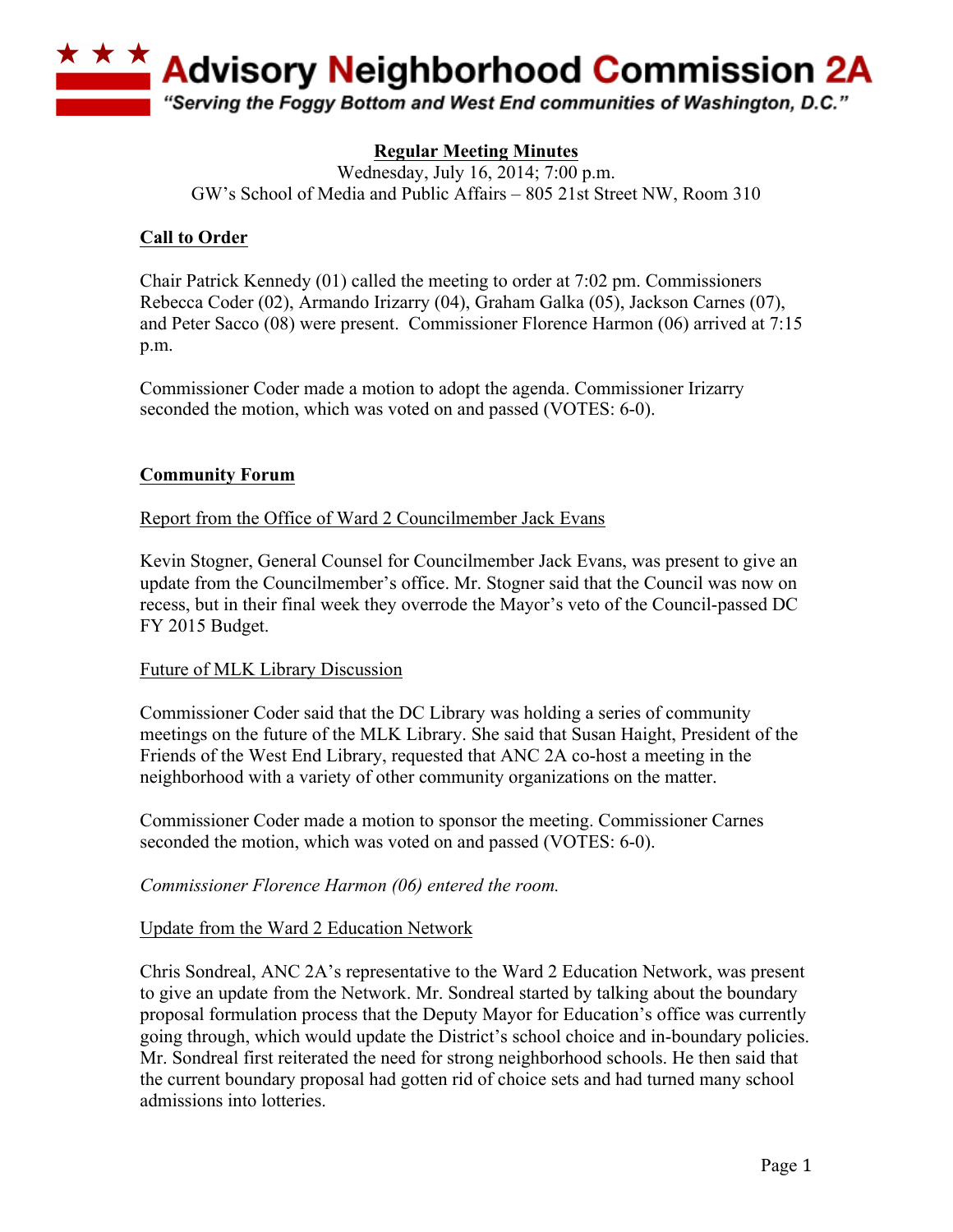Mr. Sondreal then went over the history of the School Without Walls at Francis-Stevens' large in-boundary area, as well as how the boundary would be affected by the new boundary proposal. He said that the proposal would result in a large loss of in-boundary students for both the elementary and middle schools levels. He added that the school community perceives anything that shrinks the boundaries of the school to be a threat to try and close the school once again.

Mr. Sondreal presented a draft resolution to the Commission that called for the Deputy Mayor for Education's office to enlarge the proposed attendance zone for the middle school grades at the School Without Walls at Francis-Stevens.

Chair Kennedy made a motion to adopt the resolution. Commissioner Carnes seconded the motion, which was voted on and passed (VOTES: 7-0).

### Presentation by G.W.U. of Details Regarding its Acquisition of Corcoran Holdings

Charles Barber, Deputy General Counsel for GW, was present to talk about the acquisition. He first said that GW had signed an agreement with the Corcoran to assume control of the school as well as to take control of the school's 17th Street building and its educational building in Georgetown. GW had also reached an agreement with the National Gallery of Art to operate the art gallery in the  $17<sup>th</sup>$  Street building.

Mr. Barber said that the agreement was currently going in front of the DC Superior Court, which has to approve the merger of the two schools. GW was hoping that the Court would approve the agreement before the start of the academic year.

Mr. Barber said that GW would operate the 17th Street building under its current zoning status. GW had also looked at what impact the merger would have on the 2007 Foggy Bottom Campus Plan, ultimately deciding that GW believes that the merger would not violate the campus plan. Mr. Barber added that the 17th Street building was outside of the Foggy Bottom Campus Plan area.

Mr. Barber said that the new Corcoran students now admitted to GW would still be covered under the University's Foggy Bottom enrollment cap. He added that GW would seek to clarify how Corcoran students would be treated under the Foggy Bottom Campus Plan. Mr. Barber said that, in the fall, GW would be filing an amendment to the campus plan to account for the new Corcoran students.

Commissioner Coder asked about the perpetuity of GW's agreement with the Corcoran. Mr. Barber said that GW's agreement with the National Gallery of Art was a 20-year agreement that was subject to renewal, and that even if the agreement was not renewed, the space would still be used to display art.

In talking about the upkeep status of the  $17<sup>th</sup>$  Street building, Mr. Barber first said that the building was a historic building and thus the exterior could not be changed. He added that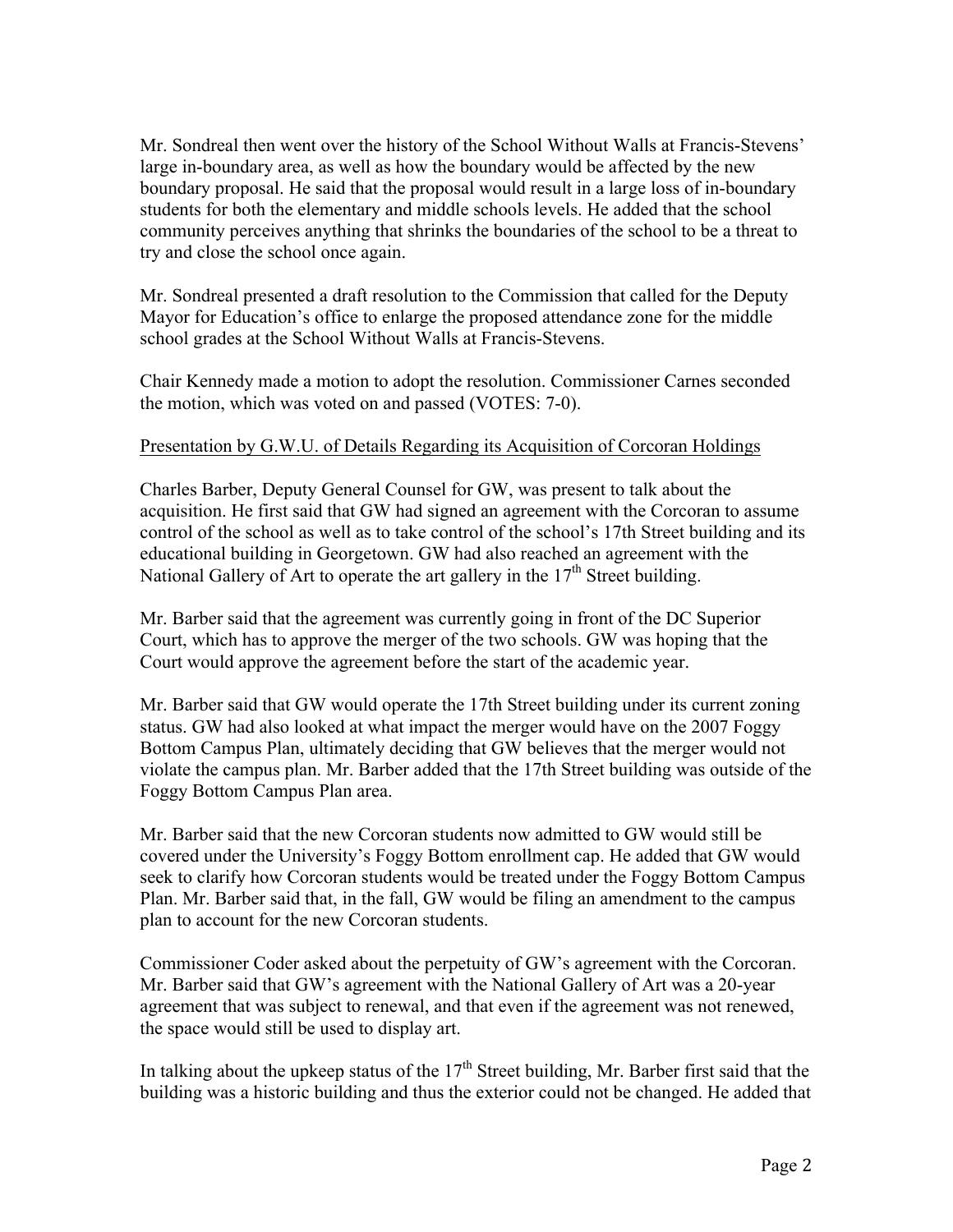a large part of the current agreement with the Corcoran was that GW had agreed to fix deferred maintenance on the building. The building would be renovated in phases, with GW providing the majority of the funding for the renovations.

# **Regulatory Agenda**

Consideration of Follow-Up Action Regarding an Application by Hillel and G.W.U. for Zoning Relief and a Related Campus Plan Amendment for Subject Property (2300 H Street)

# *Commissioner Sacco recused himself from discussing and voting on this matter.*

Chair Kennedy said that GW Hillel had filed a motion with the Zoning Commission to delay making a decision on the application until September in order to reach an agreement with neighboring St. Mary's Church.

Chair Kennedy made a motion to amend the ANC's position on the matter so that the ANC's support was contingent upon a construction management agreement being reached by the Commission's meeting on September 8<sup>th</sup>. Commissioner Galka seconded the motion, which was voted on and passed (VOTES: 6-0).

### Application of Professional Associates and the International Finance Corporation (Case No. 14-04) for Approval of a Consolidated PUD (2100 K Street)

David Avitabile from Goulston & Storrs was present representing the applicants. Mr. Avitabile said that an additional approximately 40,000 square feet of density would be gained on the site as a result of the project. He added that since the project's last appearance in front of ANC, the only major change was the proposed benefits and amenities package. Mr. Avitabile then went over the proposed amenities. He added that the applicant had now agreed that the retail space on the ground floor of the project would remain a retail space, regardless of whether the applicant could immediately find a tenant.

The architect for the project went over the design of the penthouse roof element.

Mary Bernstein from the Foggy Bottom West End Village was present and was thankful that the Village was included in the list of amenities.

Commissioner Harmon asked about the possibility of the Stevens School being included on the Foggy Bottom Heritage Trail.

Commissioner Kennedy stressed the need to have a community space that did not have a photo ID requirement for entry.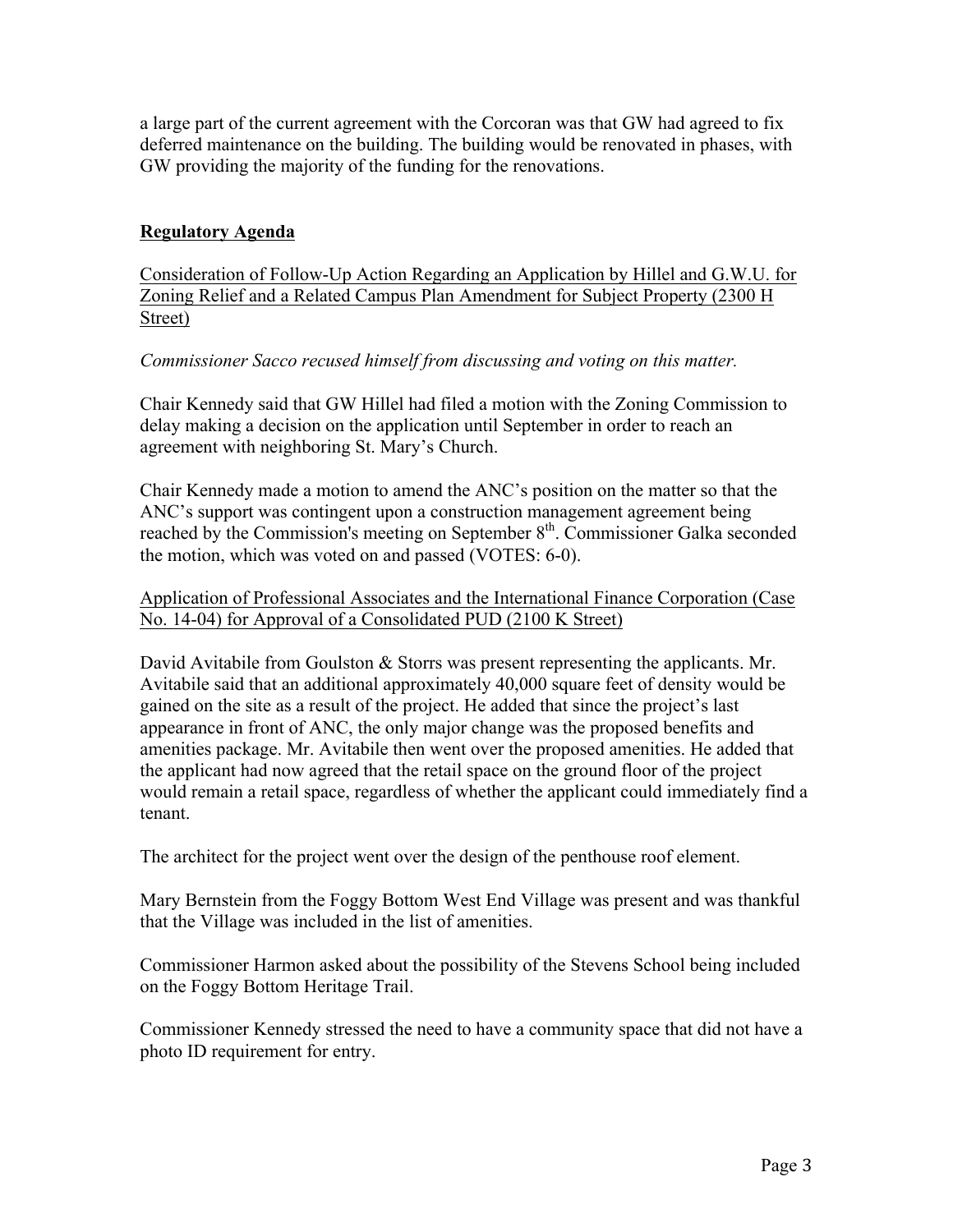Barbara Kahlow, a neighborhood resident, looked over the applicant's amenities filing and said that a \$1.5 million contribution to the Housing Production Trust Fund was included in the list of amenities.

Chair Kennedy distributed a resolution he wrote on the matter and read it aloud.

Chair Kennedy made a motion to adopt the resolution. Commissioner Sacco seconded the motion.

Commissioner Galka asked for a friendly amendment that the ANC would be able to identify a community amenity of roughly equivalent value if the building manager would not allow visitors to enter the community space in the building without photo ID. Chair Kennedy and Commissioner Sacco accepted the friend amendment.

Commissioner Carnes asked for a friendly amendment to include funding for the installation of elevators for a second Metro entrance at the Foggy Bottom Metro station as the top alternative amenity. The amendment was not accepted as a friendly amendment.

The final motion was voted on and passed (VOTES: 7-0).

### Proposal for Flags to Be Installed at the Pan American Health Organization Building

Chris Turner was present representing the Pan American Health Organization. He said that the organization currently had forty flagpoles on the organization's property on Virginia Avenue for their forty member nations. He said that the organization recently added two member nations and thus had submitted an application to the District Department of Transportation's Public Space Committee to add two new flagpoles along Virginia Avenue.

Commissioner Carnes made a motion to support the application. Commissioner Coder seconded the motion, which was voted on and passed (VOTES: 7-0).

### Consideration of the Proposed "George Washington/West End Historic District" (Case 14-12) in Squares 58, 77-81, 101-104, 121, and 122

### *Commissioner Sacco recused himself from discussing and voting on this matter.*

Kim Williams was present representing the DC Historic Preservation Office. She said that the Historic Preservation Review Board's scheduled hearing on the proposed historic district had been postponed until September.

Ms. Williams went over the history of the "West End" name, including why it was being added to the name of the historic district. She then reviewed the history of the architectural styles that would be included in the new historic district. She also went over the current status of the nomination petition for the historic district.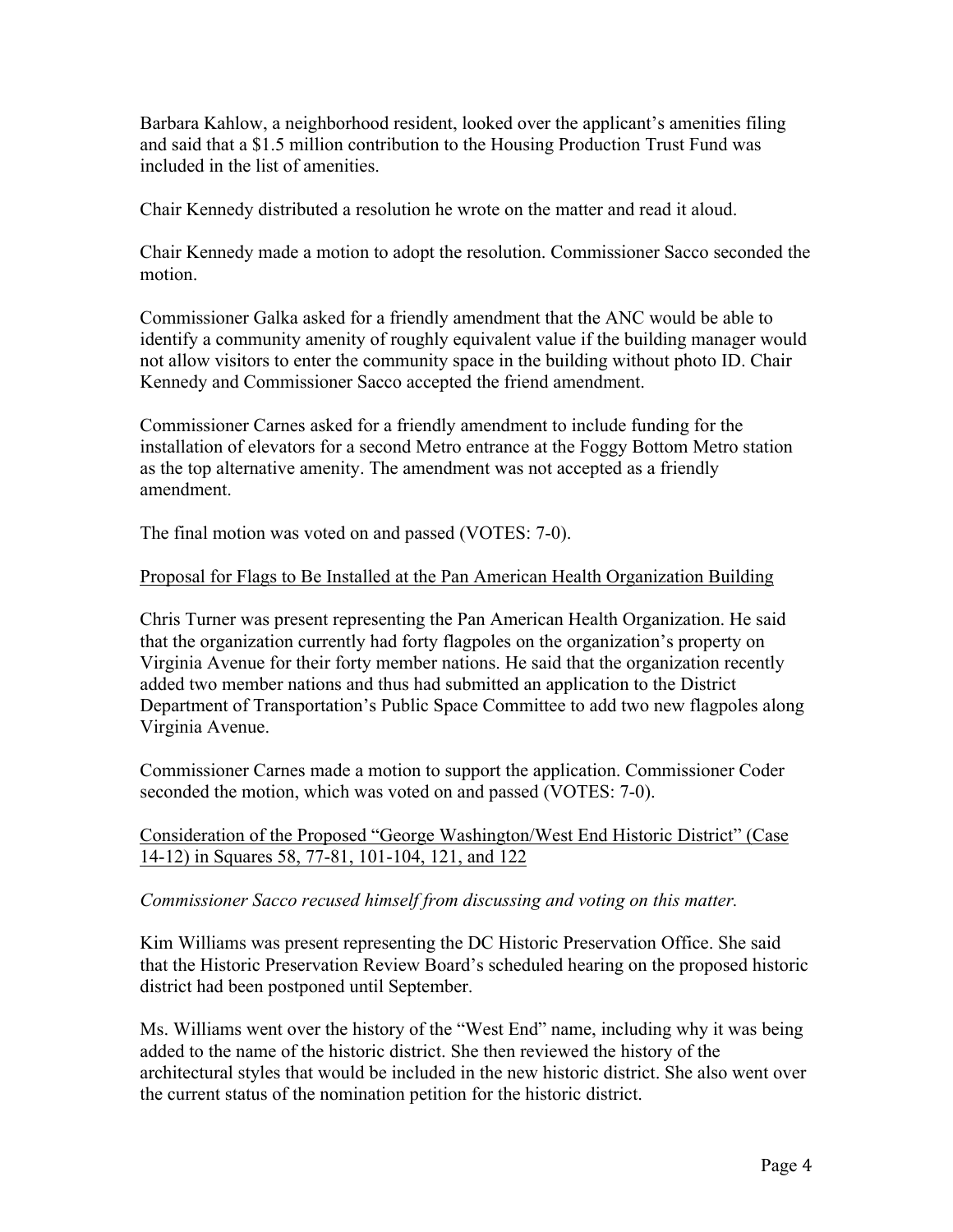Gary Griffith, a neighborhood resident, and Commissioner Coder talked about the potential confusion of including "West End" in the name, as the historical use of the name would conflict with the current use of the name.

Commissioner Coder read a resolution aloud that she wrote on the matter.

Commissioner Coder made a motion to adopt the resolution. Commissioner Irizarry seconded the motion, which was voted on and passed (VOTES: 6-0).

Request for a Letter of Support from "Best Buddies International" to Stage the "5<sup>th</sup> Annual Best Buddies Challenge" on October 18, 2014

Julie Hanson was present representing Best Buddies International. She went over the mission of the organization and the plans for the race.

Commissioner Irizarry made a motion to support the application. Commissioner Coder seconded the motion, which was voted on and passed (VOTES: 7-0).

Consideration of a Resolution Regarding the Department of Parks and Recreation's Early Childhood Programs

Chair Kennedy read aloud a resolution that Commissioner Kishan Putta from ANC 2B had written on the matter.

Chair Kennedy made a motion to adopt the resolution. Commissioner Irizarry seconded the motion, which was voted on and passed (VOTES: 7-0).

# **Administrative Agenda**

### Approval of the Quarterly Financial Report

Commissioner Sacco distributed the most recent quarterly financial report.

Commissioner Carnes made a motion to approve the quarterly financial report. Commissioner Coder seconded the motion, which was voted on and passed (VOTES: 7- 0).

### Second Reading of Revisions to the Commission's Bylaws

Commissioner Irizarry recommended defining probable cause for removing officers in the new set of bylaws. Gottlieb Simon from the Office of Advisory Neighborhood Commissions, who was present, clarified that probable cause did not need to be defined.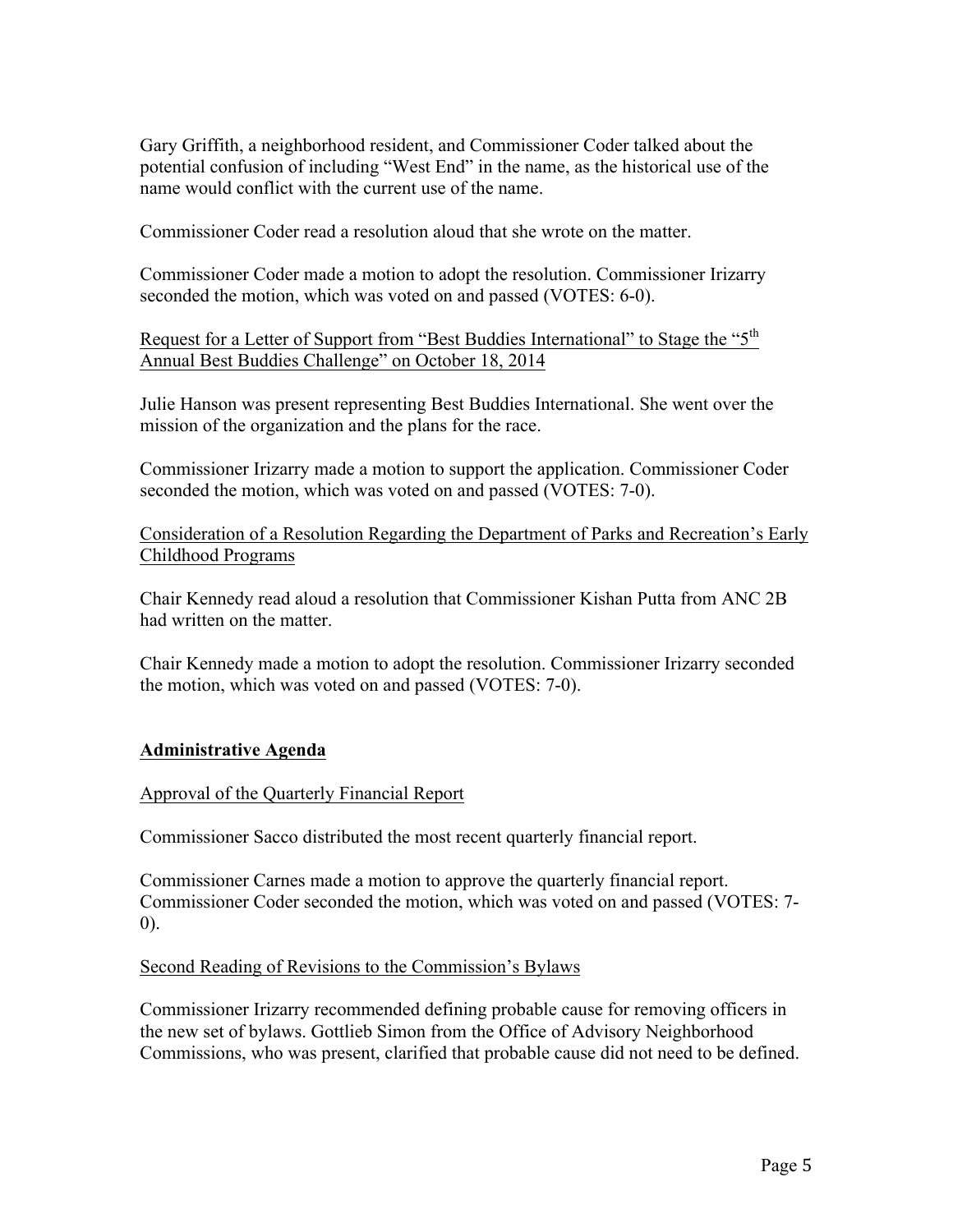Chair Kennedy then made a motion to adopt the bylaws. Commissioner Sacco seconded the motion.

Commissioner Irizarry asked for a friendly amendment to change the notice for removal of an officer to 30 days. The amendment was accepted as a friendly amendment.

Commissioner Irizarry asked for a friendly amendment to remove the phrase "probable cause for removal of an officer." The amendment was accepted as a friendly amendment.

Commissioner Harmon asked for a friendly amendment to remove the word "prior" from Article 3, Section 5. The amendment was accepted as a friendly amendment.

Chair Kennedy asked for a friendly amendment to take out "two-thirds" and add in "majority" in Article 4, Section 10. The amendment was accepted as a friendly amendment.

Chair Kennedy asked for a friendly amendment to add an Article 13, which now read "Article XIII. Supremacy Clause: In cases where these bylaws conflict with the laws of the District of Columbia, the D.C. laws shall prevail." The amendment was accepted as a friendly amendment.

Commissioner Galka asked for a friendly amendment to remove the phrase "or influential" in Article 3, Section 7. The amendment was accepted as a friendly amendment.

Chair Kennedy called the final motion to a vote, and the motion passed (VOTES: 7-0).

Chair Kennedy made a motion to reopen the discussion on the bylaws. Commissioner Galka seconded the motion.

Commissioner Galka made a motion to revert back to the original language for Article 9. Commissioner Sacco seconded the motion, which was voted on and passed (VOTES: 5- 2).

Chair Kennedy made a motion to adopt the revised set of bylaws. Commissioner Coder seconded the motion, which was voted on and passed (VOTES: 7-0).

# Fine for Delayed Filing from the District Department of Employment Services

Commissioner Sacco made a motion to approve a \$100 payment to Department of Employment Services (DOES) for a fine for the delayed filing of the ANC's employment status. He added that he would try to work with DOES first to drop the fine. Commissioner Coder seconded the motion, which was voted on and passed (VOTES: 7- 0).

Chair Kennedy adjourned the meeting at 11:00 pm.